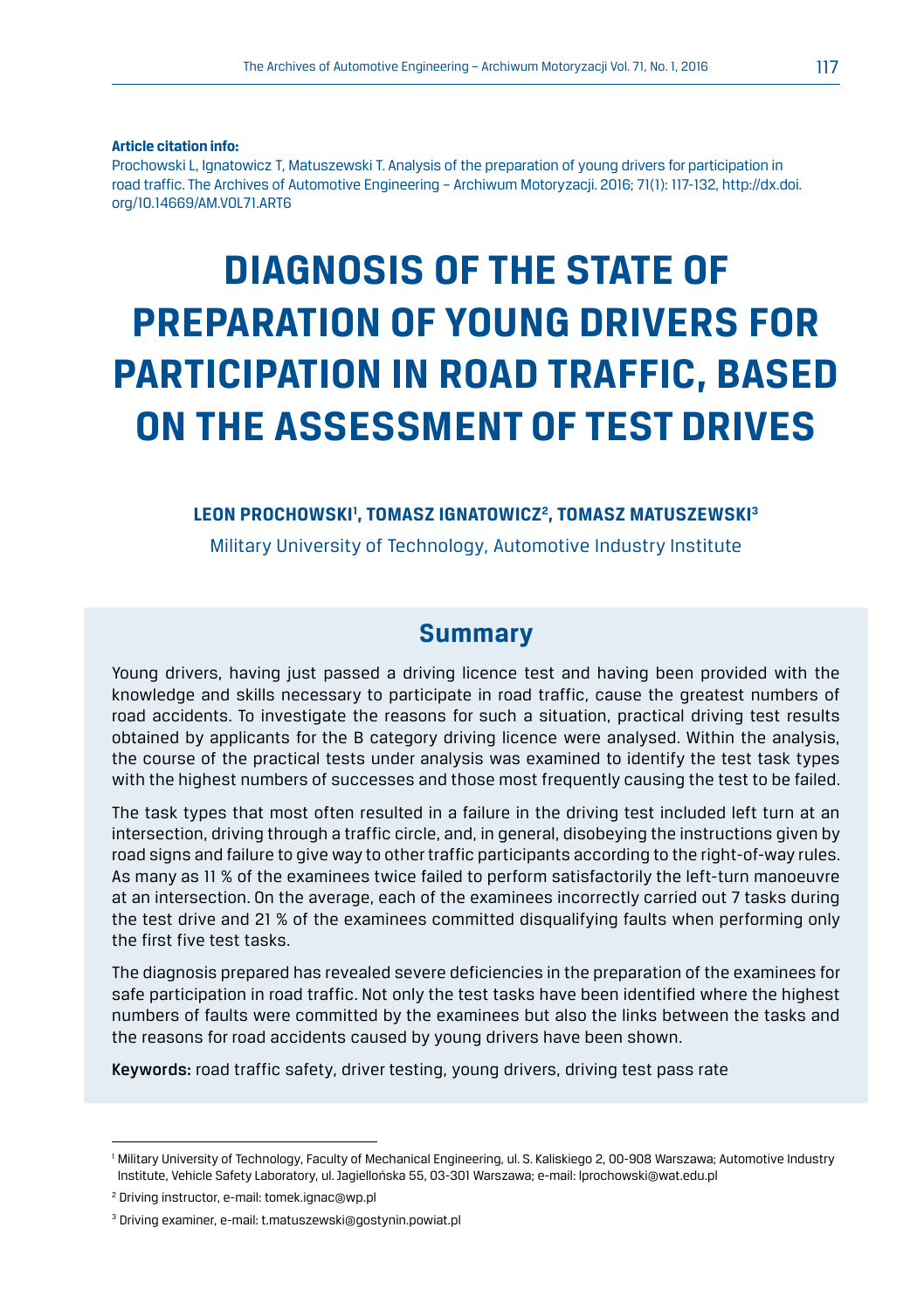# **1. Introduction**

Young drivers constitute about 27 % of the drivers killed in road accidents in the OECD countries, although this age group constitutes about 10 % of the total population [9].

The high number of road accidents in Poland and very high number of deaths in such accidents highlight the need to undertake intensive actions aimed at improvement in the road traffic safety. An important role in this field is played by education, especially the imparting of knowledge of road traffic rules and the forming of safe behaviours and responsibility in road traffic.

To obtain entitlement for driving a motor vehicle up to 3 500 kg maximum authorized mass (B category driving licence) in Poland, the candidate must complete a course of driving lessons and then pass an exam carried out by a driving examiner representing one of the Provincial Road Traffic Centres. Obviously, this is only the beginning of the process of acquiring knowledge of road traffic. The exam is made up of a theory test and a practical verification of the skills acquired by the candidates for drivers. During the practical part, the skills of a future driver are verified within the scope of driving a motor vehicle on roads in conformity with legal regulations, efficiently, safely, and in an energy-efficient way ("eco-driving"). The actual results of the verification like this, however, are not impressive (see Table 1 as an example).

| Table 1. Statistical data on the test pass rate (percentage of examinees) for the B category driving |
|------------------------------------------------------------------------------------------------------|
| licence, recorded at the Provincial Road Traffic Centre in Białystok [12]                            |

| Result / year         | 2007  | 2008  | 2009  | 2010     | 2011  | 2012  | 2013  | 2014    |
|-----------------------|-------|-------|-------|----------|-------|-------|-------|---------|
| Theory test           | 76.30 | 77.80 | 79.00 | $+80.00$ | 76.80 | 76.60 | 48.90 | 43.87   |
| <b>Practical test</b> | 30.30 | 33.70 | 31.80 | 31.60    | 30.70 | 26.90 | 28.30 | . 34.68 |

The low test pass rate values for the practical part of the exam (driving test) have been confirmed by the results of work [8], which highlights the important role played in this field by the examiners. The driving test pass rate in Poland is about a half of that recorded in the UK, Ireland, Sweden, or Germany [2]. Thus, the numerical data show that the obtaining of a driving licence in Poland is a particularly difficult task. In spite of this, the number of accidents caused by young drivers in Poland is much higher than that observed in other EU countries.

The surveys carried out on the effectiveness of training young candidates for drivers have revealed [11] that the accident risk radically drops after the first year of unassisted driving of a motor car. Simultaneously, the initial accident risk is the higher the younger the driver is when obtaining the driving licence. In [5, 6, 7], the effectiveness of changes introduced to the driving syllabus was analysed. The conclusions drawn from this analysis have shown that a substantial improvement can be achieved by extending the scope of driver training, in particular by introducing the teaching of night-time driving, and by imposing restrictive limitations on young drivers' rights (e.g. limitation on the speed allowed, ban on night-time driving, ban on the carrying of passengers). As regards the more restrictive limitations,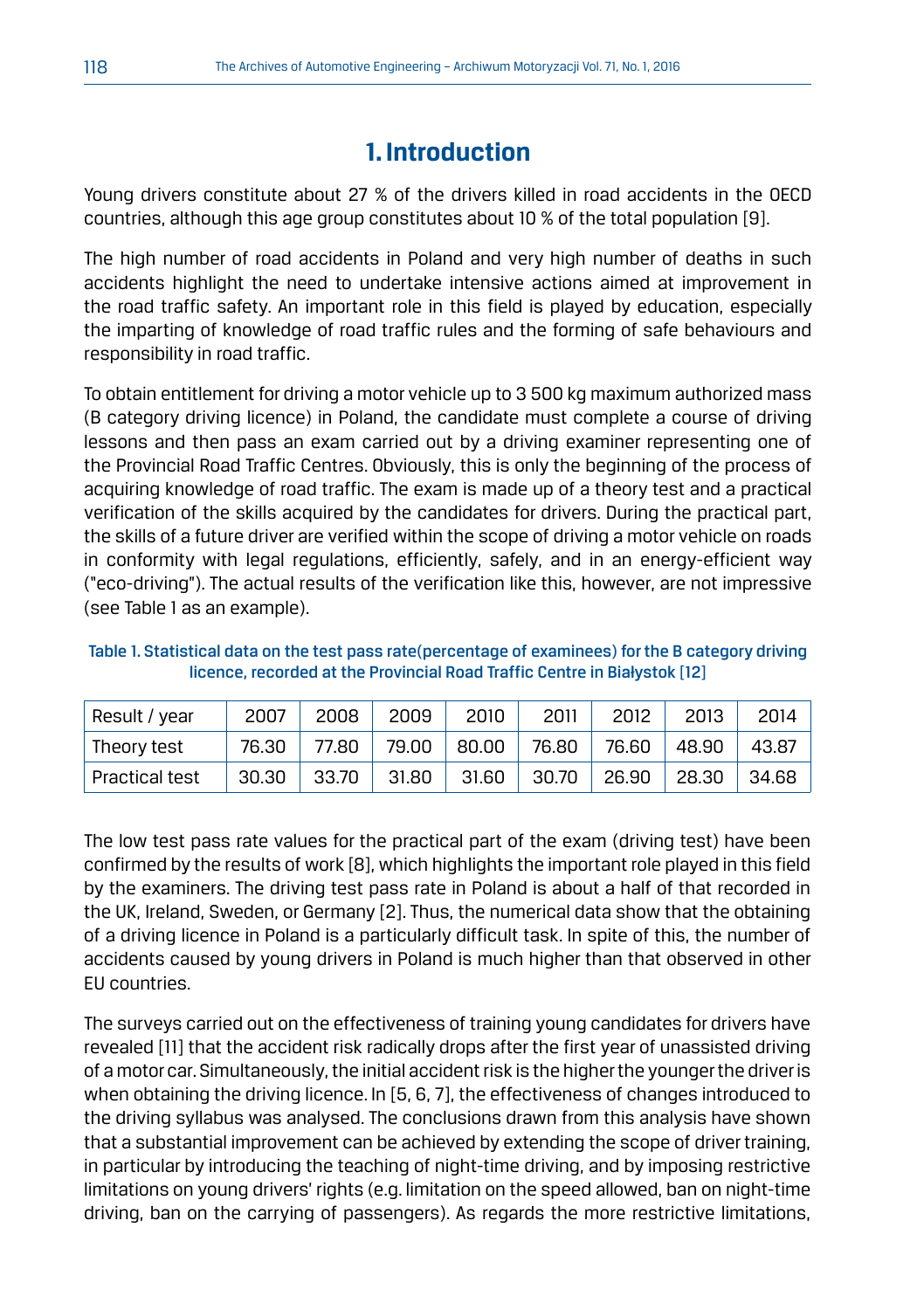the necessity of increasing the influence of educational activities on the formation of appropriate behaviours and conducts of young drivers in road traffic has been pointed out [3, 7, 10]. Publication [1] shows important deficiencies in the education of candidates for drivers, as more than 40 % of the candidates indicate that the problems of aggressive drivers' behaviour, impact of stress and haste on the efficiency of the actions taken, and factors affecting the perception processes in road traffic are not discussed during driver training courses. There is a lack of publications that would report and assess in detail the state of preparation of candidates for drivers for practical participation in the road traffic in Poland.

This work was undertaken to diagnose the state of preparation of young drivers for safe participation in road traffic. The diagnosis has been based on findings from a detailed analysis of the results of examining a large group of candidates for drivers and to indicate, on these grounds, the practical task types that may have a significant impact on the nature of candidates' conduct when participating in road traffic in the future. The analysis covered the tasks performed by the examinees in road traffic during the test drive. Calculations were carried out to determine the values of several indicators that might facilitate the identification of the symptoms that would indicate future hazards caused by young drivers in road traffic. Not everything may be deemed OK because it has been observed for many years that young drivers, having just passed a driving licence test and having been provided with the knowledge and skills necessary to participate in road traffic, cause the greatest numbers of road accidents [4].

Therefore, it becomes important to answer the question whether the process of education of candidates for drivers and the verification of their knowledge and skills during the driving tests makes it possible to form young drivers in such a way that they would not cause an excessive hazard in road traffic.

# **2. The quantities and indicators to be calculated**

The quantities and indicators as described below have been used in this study:

- $Z_{_0}$  = 30  $\,$   $\,$  number of types of the analysed tasks carried out during a test drive;
- $L_{\mathcal{P}} L_{\mathcal{I}}$ - total number of people taking the practical test and the number of the examinees assessed for carrying out tasks of the  $i^{th}$  type during the practical test;  $i \in (1, 30)$ ;
- $L<sub>n</sub>$  number of the examinees who obtained a satisfactory result of carrying out tasks of the *i th* type during the practical test;
- $L_{\text{N}i}$  number of the examinees who committed a fault when carrying out a task of the *i th* type during the practical test;
- $L_{\nu 2i}$  number of the examinees who twice committed a fault when carrying out a task of the same *i th* type during the practical test;
- *P* number of the examinees who passed the whole test drive;
- $P_{N_i}$  number of the examinees of subgroup  $P$  who committed a fault when carrying out a task of the *i*<sup>th</sup> type;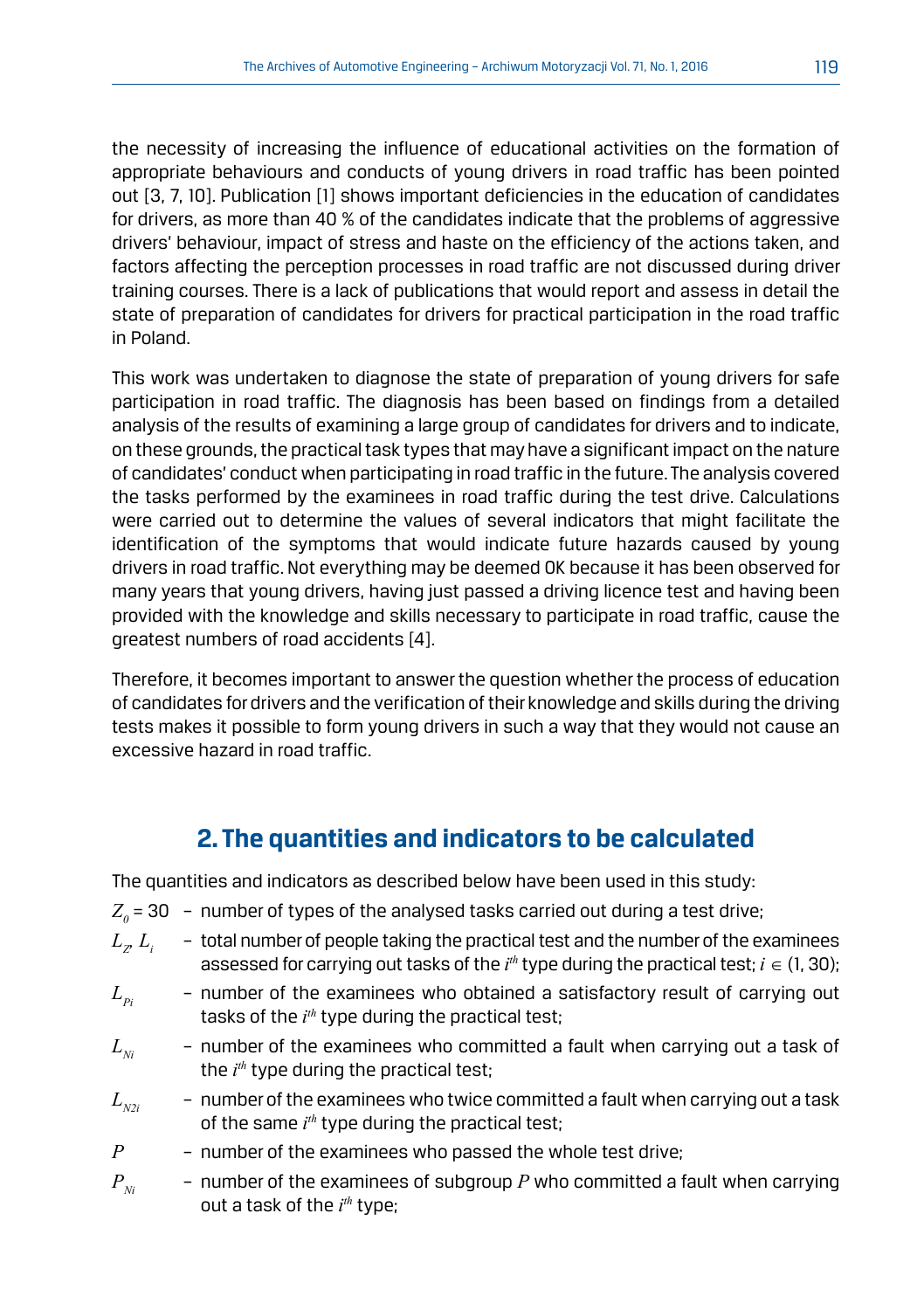- $P_{N_i}$  number of the examinees of subgroup P who committed *j* faults during the whole test drive;
- $B_p B_{N}$ *, BN* – numbers of faults committed in subgroups *P* and *N*, respectively;
- $N$  number of the examinees who failed the practical test as a whole:
- $N_i$  number of the examinees of subgroup  $N$  who carried out a task of the  $i^{th}$  type during the test drive;
- $N_{_{Pl}}$   $N_{_{Ni}}$  numbers of the examinees of subgroup  $N$  who passed the  $i^{\rm \scriptscriptstyle th}$  task type or committed a fault when carrying out a task of this type, respectively;
- $N_{z_i}$  number of examinees of subgroup N who carried out *j* tasks before the test was discontinued.

# **3. Description of the practical test and characterization of the group of examinees under analysis**

The principles, conditions, and procedure of examining candidates for drivers have been defined in the Regulation of the Minister appropriate for transport issues (Regulation of 13 July 2012, Dziennik Ustaw RP (Journal of Laws of the Republic of Poland), item 995). The practical part of the exam (the driving test) consists in the carrying out of specific tasks, defined in the obligatory examination program, on a specially prepared manoeuvring yard and in normal road traffic. The result of the driving test is satisfactory if:

- the examinee correctly performed the obligatory tasks;
- some isolated tasks were incorrectly carried out by the examinee but none of them was incorrectly performed for the second time.

The candidate is considered to have failed the driving test(i.e. is given an unsatisfactory mark) if:

- he/she incorrectly performed a task of the same type two times during the test drive;
- a life or health hazard occurred to any traffic participant during a test task incorrectly carried out;
- the test was discontinued at request of the examinee.

About 1 000 examination record forms were analysed that reported the practical tests carried out in the early months of 2015 for applicants for the B and B+E category driving licences. The test drives under analysis were carried out in a city with a population of over 100 000 people, having an efficient road system with a considerable number of traffic circles and a developed bus and tram service. The traffic intensity in the area of test drives was from 500 to 4 000 motor vehicles per hour (about 3 000 vehicles per hour on the average).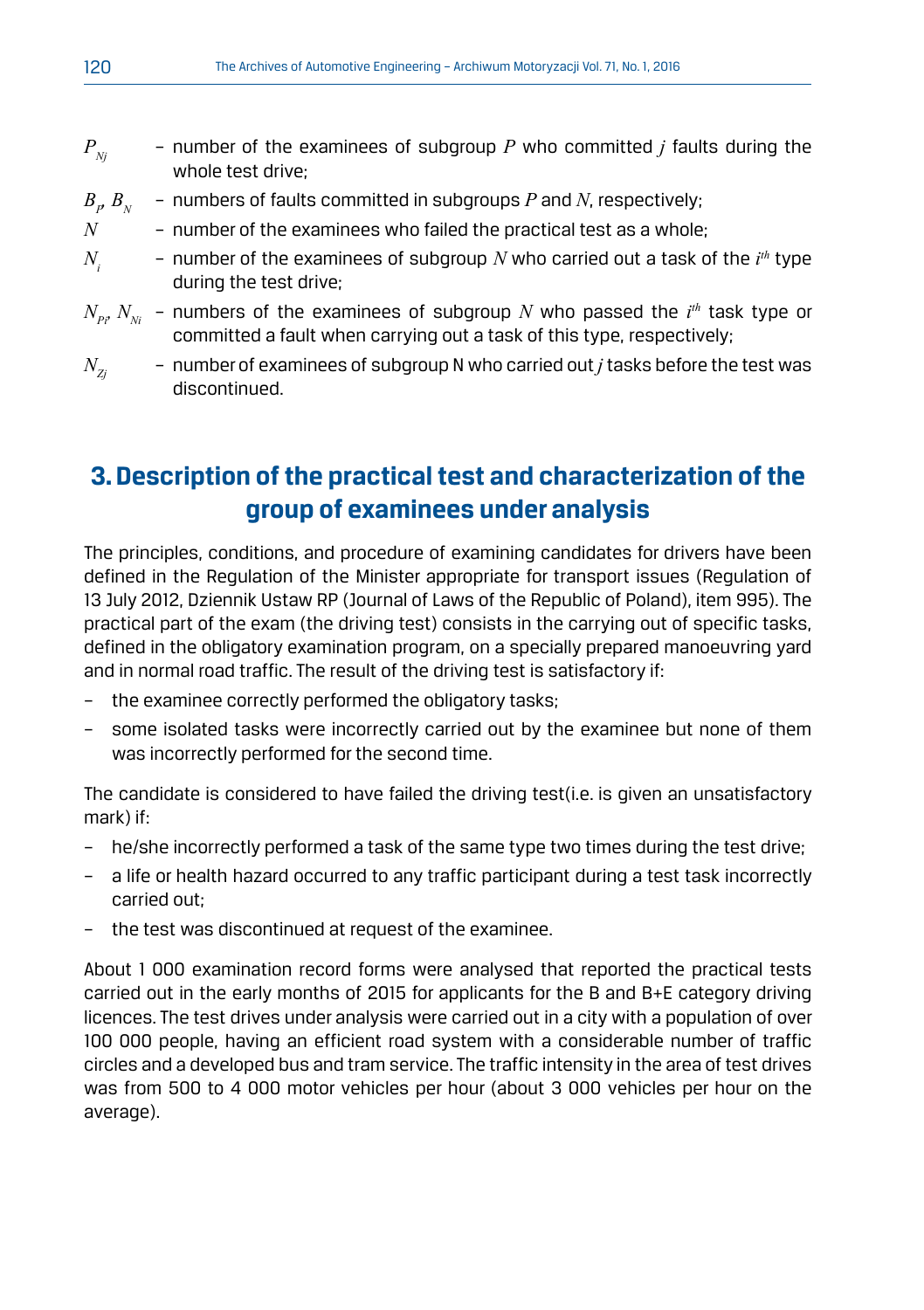#### Table 2. List of the analysed types of the tasks performed by examinees and of their behaviours observed during test drives

| <b>Item</b>       | Task type                                                                                        | <b>Number of exami-</b><br>nees assessed for<br>the $i^{th}$ task type, $L_{1}$ |
|-------------------|--------------------------------------------------------------------------------------------------|---------------------------------------------------------------------------------|
| $\mathbf{1}$      | Driving into a road from a roadside area                                                         | 870                                                                             |
| 2                 | Driving on two-way single carriageway roads                                                      | 737                                                                             |
| 3                 | Driving on two-way dual carriageway roads                                                        | 715                                                                             |
| 4                 | Driving on one-way roads                                                                         | 632                                                                             |
| 5                 | Driving through three-way and four-way intersections<br>of equal-priority roads                  | 631                                                                             |
| 6                 | Driving through intersections with signs defining the<br>priority rules                          | 600                                                                             |
| 7                 | Driving through intersections with traffic lights                                                | 621                                                                             |
| 8                 | Driving through intersections with traffic directed<br>around an island(a traffic circle)        | 651                                                                             |
| 9                 | Driving through two-level crossings (inclusive<br>of entering and leaving the crossing)          | 513                                                                             |
| 10                | Driving through pedestrian crossings                                                             | 613                                                                             |
| 11                | Performing one of the standard parking manoeuvres                                                | 615                                                                             |
| $12 \overline{ }$ | Performing the turn-in-the-road manoeuvre on<br>a two-way single carriageway road                | 515                                                                             |
| 13                | Driving through a reserved track tramway crossing and<br>a railway crossing                      | 627                                                                             |
| 15                | Passing by a tram stop and a bus stop                                                            | 604                                                                             |
| 16                | Performing an overtaking manoeuvre                                                               | 495                                                                             |
| 17                | Performing a manoeuvre of passing a stationary<br>obstacle                                       | 630                                                                             |
| 18                | Performing a manoeuvre of passing an oncoming<br>vehicle                                         | 649                                                                             |
| 19                | Performing a lane-change manoeuvre                                                               | 599                                                                             |
| 20A               | Performing a left-turn manoeuvre                                                                 | 616                                                                             |
| 20B               | Performing a right-turn manoeuvre                                                                | 538                                                                             |
| 21                | Performing a manoeuvre of U-turn at an intersection                                              | 569                                                                             |
| 22                | Braking from a speed of at least 50 km/h to stop the<br>vehicle at a place shown by the examiner | 455                                                                             |
| 25                | Exceeding a speed limit                                                                          | 568                                                                             |
| 26                | Behaviour towards road marks                                                                     | 587                                                                             |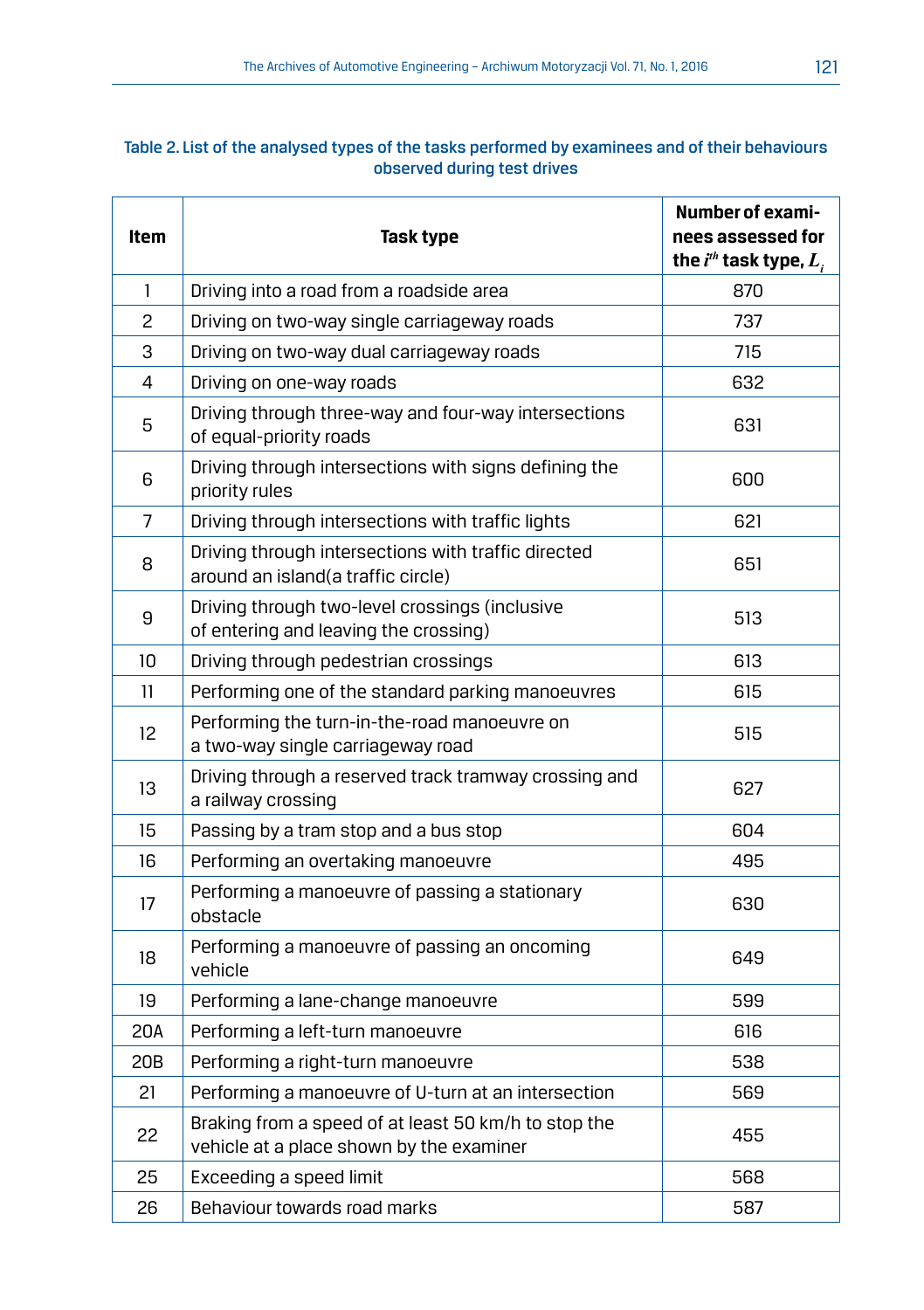| observed during test drives (continued) |                                                                      |                                                                        |  |  |
|-----------------------------------------|----------------------------------------------------------------------|------------------------------------------------------------------------|--|--|
| Item                                    | Task type                                                            | Number of exami-<br>nees assessed for<br>the $i^{th}$ task type, $L_i$ |  |  |
| 27                                      | Behaviour towards traffic signs                                      | 576                                                                    |  |  |
| $28+29$                                 | Behaviour towards traffic lights and a traffic-controlling<br>person | 547                                                                    |  |  |
| 30                                      | Behaviour towards other traffic participants                         | 552                                                                    |  |  |
| 31                                      | Observing the principles of correct vehicle driving<br>techniques    | 597                                                                    |  |  |
| 32                                      | Correct gear shifting for energy-efficient driving<br>(eco-driving)  | 364                                                                    |  |  |
| 33                                      | Use of engine brake                                                  | 357                                                                    |  |  |

#### Table 2. List of the analysed types of the tasks performed by examinees and of their behaviours observed during test drives (continued)

Table 2 presents a list of the 30 analysed types of the tasks performed during practical driving tests. The examination record form, in its part concerning the test tasks carried out in normal road traffic, includes 33 items. It covers the task types (e.g. items 1–22 of Table 2) and the examinees' doings (behaviours) (items 25–33) subject to the analysis. Three types of the tasks were omitted in the analysis:

- driving through a tunnel (task No. 14) because there was no tunnel in the test routes chosen;
- emergency braking (task No. 23) because too few examinees performed this task;
- uncoupling the trailer from the towing vehicle (task No. 24) because this skill was checked for applicants for the B+E category driving licence on the manoeuvring yard.

In the subsequent part of this article, the types of tasks and behaviours subject to assessment, specified in Table 2, are referred to as "task types". Table 2 also shows the numbers  $(L_i)$  of examinees assessed for the performance of tasks of individual types. These numbers fall within limits  $L_{\rm z}$   $>$   $L_{\rm i}$   $>$   $P$ , because in most cases the test drive was discontinued immediately after the examiner assessed the examinee as having failed the test as a whole. Among the applicants for the B category driving licence, young people predominate: the age group of 18–20 years constituted 56 % of all the examinees covered by the analysis.

# **4. Proportion of successes and failures in individual types of the test tasks**

The analysis carried out in this section covers the whole group of the examinees, i.e.  $L_{\rm z}$  =  $P$  +  $N$ , and the results obtained for performing tasks of the *ith* type, i.e. by  $L_{\rm i}$  people, have been assessed.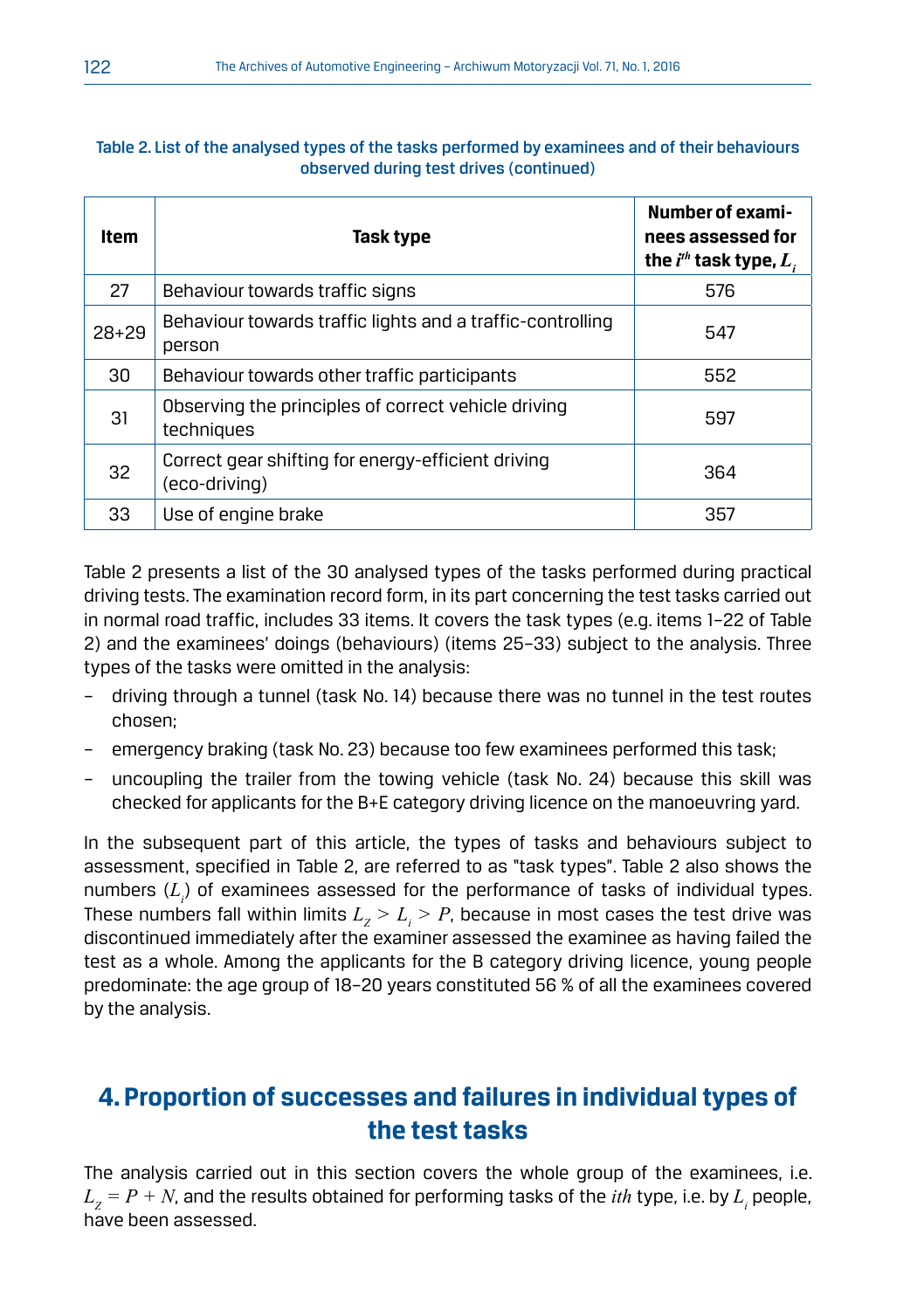The graph characterizing the distribution of successes shows the general state of preparation of candidates for participation in road traffic, because individual test tasks were passed by examinees of both the *P* and *N* subgroups. At this stage of the analysis, attention was focussed on two groups of the task types:

- tasks passed in most cases:
- tasks in which faults were most frequently committed by the examinees.

The percentage of successes in the results achieved when carrying out tasks of individual types in normal road traffic has been presented in Fig. 1. The bars show percentage values of  $L_{p_i}/L_{i'}$  i.e. the success rates for individual test types. The average value of these rates is high, amounting to 86.17 % (represented by the horizontal heavy line).



The highest values of the percentage of successes were achieved in the task types listed below:

| - task 9, driving through a two-level crossing                             | 99.61 % |
|----------------------------------------------------------------------------|---------|
| - task 18, performing a manoeuvre of passing an oncoming vehicle           | 99.54%  |
| - task 15, passing by a tram stop and a bus stop                           | 99.18%  |
| - task 16, performing an overtaking manoeuvre                              | 98.80%  |
| - task 13, driving through a reserved track tramway crossing and a railway |         |
| crossing                                                                   | 96.45 % |

The above tasks represent simple road traffic situations, often exercised during driving lessons.

The overtaking manoeuvre, which in general may be hazardous, is characterized by some special features when performed during a test drive, because in this case it is carried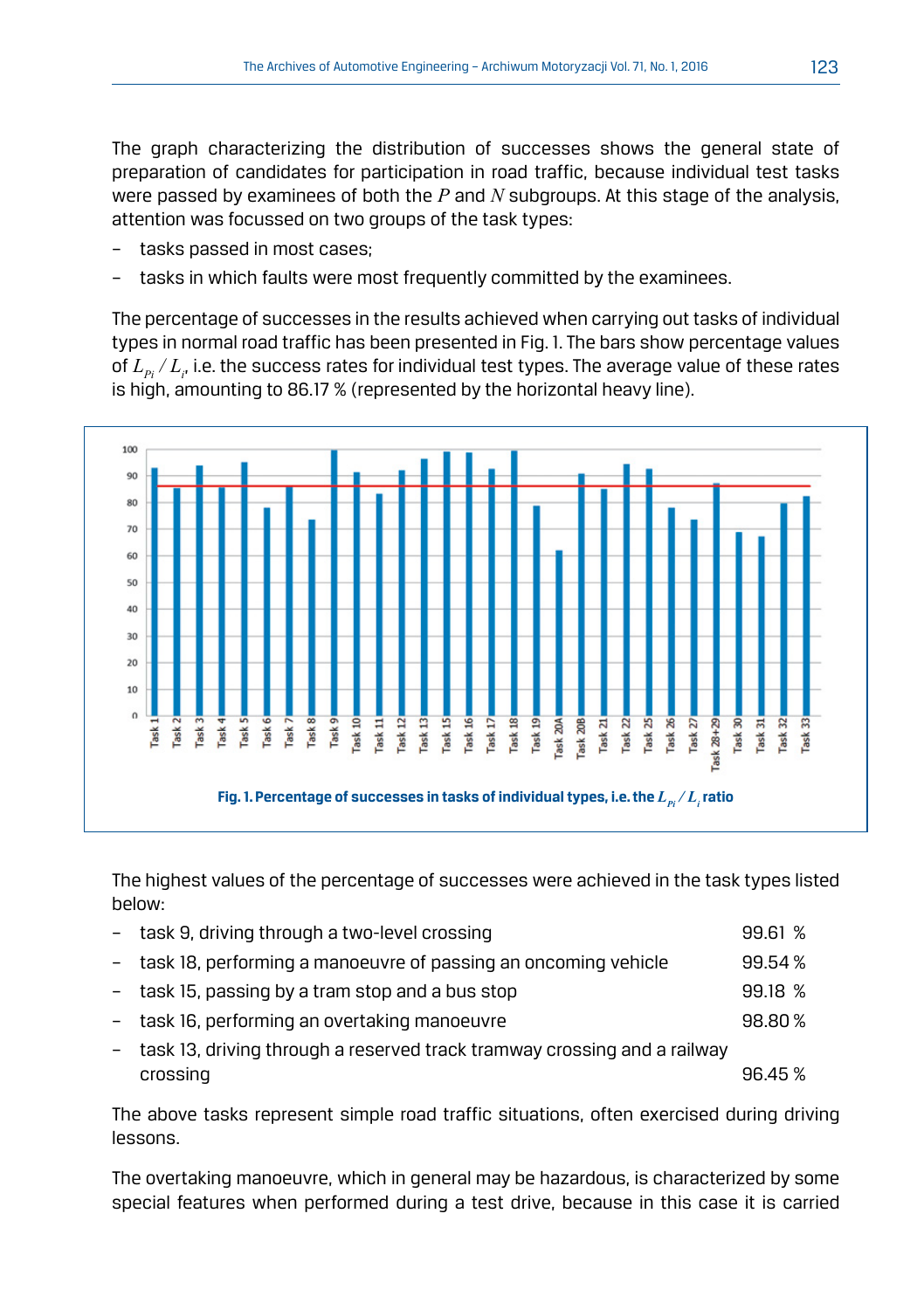out at a relatively low speed of about 50 km/h, while the vehicle being overtaken moves even slower. Moreover, this frequently takes place on a road with two lanes for the same driving direction and the examinee passes by the other vehicle without changing the lane; therefore, such conditions are hardly comparable with the typical overtaking situation.

The group of task types with the lowest percentage of successes (see Fig. 1) includes:

| - task 20A, performing a left-turn manoeuvre at an intersection                                      | 62.10 % |
|------------------------------------------------------------------------------------------------------|---------|
| - task 31, observing the principles of correct vehicle driving techniques                            | 67.24 % |
| task 30, behaviour towards other traffic participants and observing<br>the right-of-way rules        | 68.90%  |
| task 27, following the instructions given by traffic signs                                           | 73.53 % |
| task 8, driving through an intersection with traffic directed around<br>an island (a traffic circle) | 73.55 % |
|                                                                                                      |         |

Two of these task types (left turn at an intersection and driving through a traffic circle) are counted among the manoeuvres considered particularly difficult. The low percentage of successes in the said group of task types is caused by examinees' failures to yield the right-of-way, disobeying traffic signs, and lack of skill in correct observing and analysing of the behaviour of other traffic participants.

A fault in a specific task is not a direct cause for a failure in the driving test, unless the fault resulted in a real hazard in the road traffic. The percentage of failures among individual test types  $L_{\scriptscriptstyle N i}/L^{}_i$  as shown in Fig. 2 covers a very wide range of values, from definitely below 1 % in task types 9, 15, 16, and 18 to more than 30 % in task types 20A, 30, and 31.



The average value of the  $L_{N} / L_{i}$  ratio is 13.83 %, i.e. this is the average percentage of the examinees who committed faults in tasks of individual types; it has been represented by the dashed line in Fig. 2.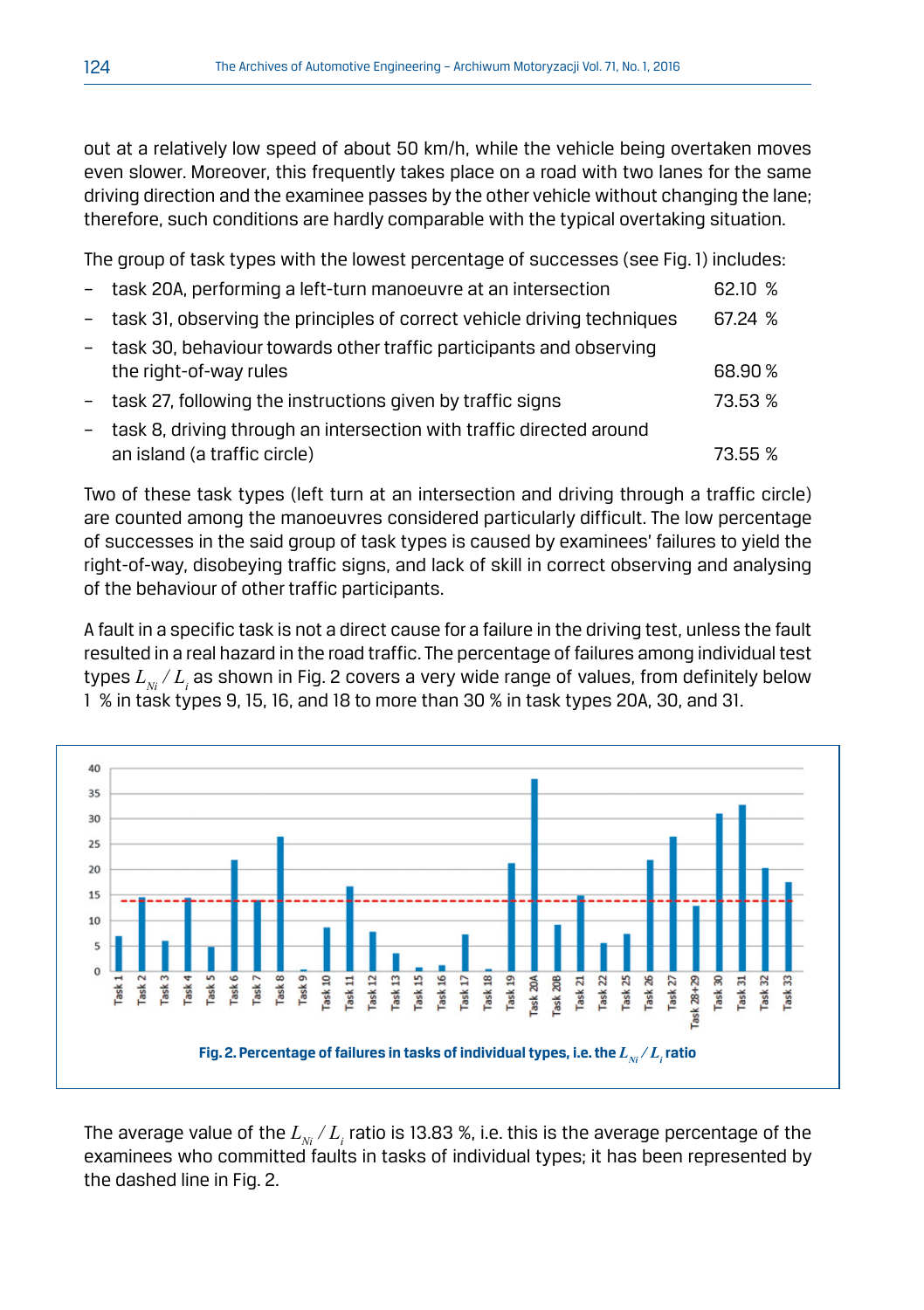Two faults accumulated when performing tasks of the same type result in a failure in the driving test as a whole. The percentage of the examinees who failed a driving test for this reason has been shown, by individual task types, in Fig. 3. The bars in the graph show percentage values of  $L_{_{N2i}}/L_{_i}$  for individual test types. The average value of this indicator is 2.14 %, which is a very low figure.



The group of the task types that most frequently result in a failure in the driving test include: left turn at an intersection (task 20A), driving through a traffic circle (task 8), lack of adequate response to traffic signs and road marks (tasks 26 and 27), and faults related to motor vehicle driving techniques (task 31). Thus, these are the task types that have been previously mentioned (Figs. 1 and 2) as those characterized by the lowest numbers of successes among all the examinees under analysis. As many as 10.63 % of the examinees failed the driving test because of incorrect performing of task 20A, i.e. a left turn at an intersection (see Fig. 3).

Based on an analysis of the examination record forms, it has been found that in most cases, the faults committed in the above task types caused a hazard in the road traffic during a test drive. The main cause for such hazards was examinees' misbehaviour towards other traffic participants, who predominantly had right of way. Such symptoms, noticeable during test drives, are reflected in the causing of a significant part of hazards and accidents in the everyday road traffic.

### **5. Analysis of the successes in driving tests**

In this section, only the driving test results obtained by successful examinees, i.e. those of subgroup *P*, have been analysed. This subgroup consists of *P* = 408 people, which makes 41.71 % of the total number of the examinees under analysis. Although the said people passed their driving tests, some of them committed faults during the test drives.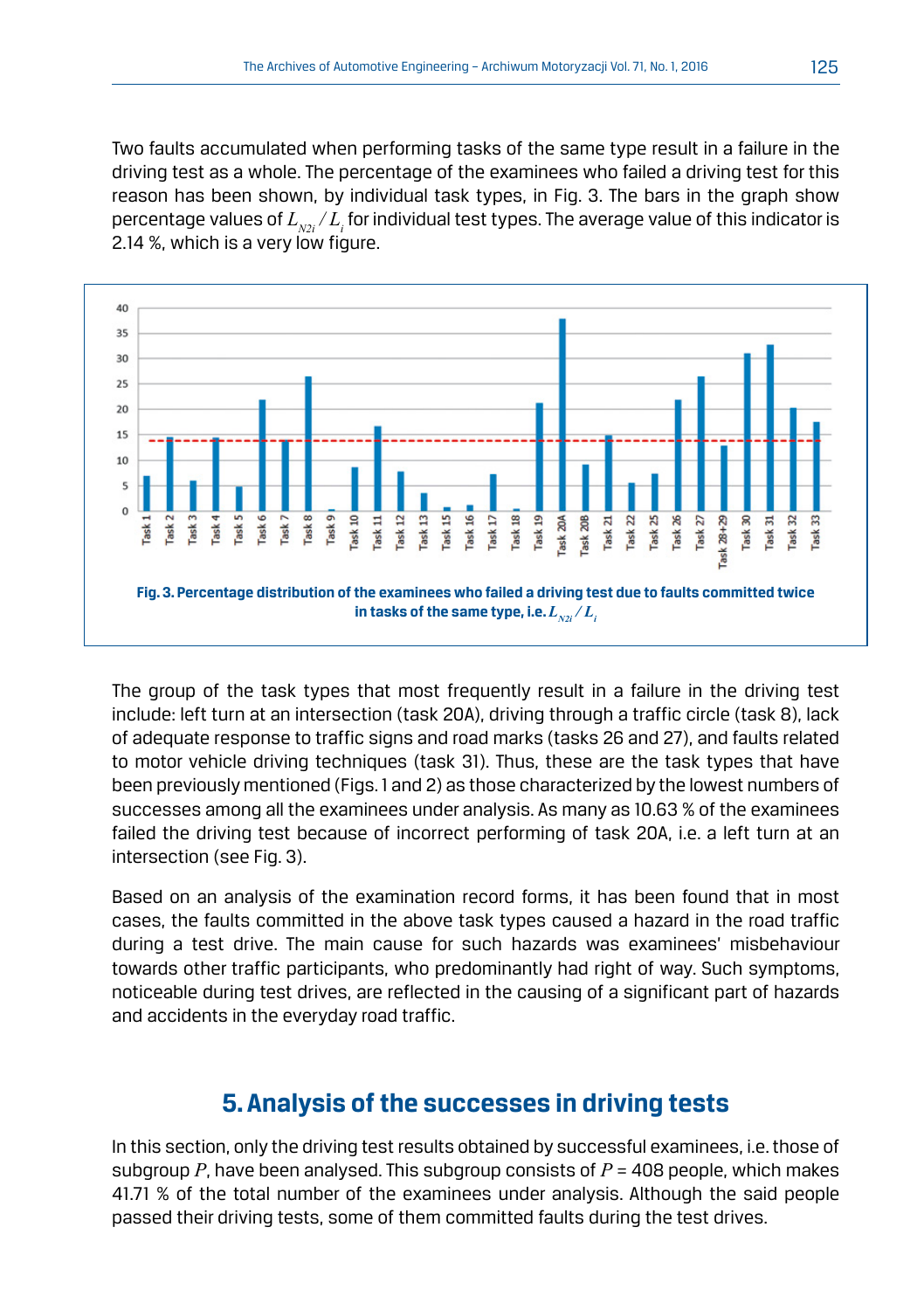In this section, only the driving test results obtained by successful examinees, i.e. those of subgroup *P*, have been analysed. This subgroup consists of *P* = 408 people, which makes 41.71 % of the total number of the examinees under analysis. Although the said people passed their driving tests, some of them committed faults during the test drives.



For the subgroup under analysis, the performance of  $408 \times 30 = 12240$  test tasks was assessed. In these tasks,  $B<sub>n</sub>$  = 881 faults were committed, which averaged out at 2.16 faults per examinee and the number of faults committed by a single examinee ranged from 0 to 11 (Fig. 4). In subgroup *P*, there are 48.5 % examinees who committed not more than one fault per 30 task types subject to assessment during the practical test. On the other hand, the number of the examinees who committed five or more faults during the test drive is 65, which makes 15.9 % of the group of all those who passed the driving tests.

Table 3 shows 8 types of the tasks that were most frequently incorrectly performed by the examinees of subgroup *P*. In the subgroup of people who, from the formal point of view, were recognized as well prepared for safe participation in road traffic, every third person committed faults in the driving technique (task 31) and every fourth person committed faults when turning left at an intersection (task 20A).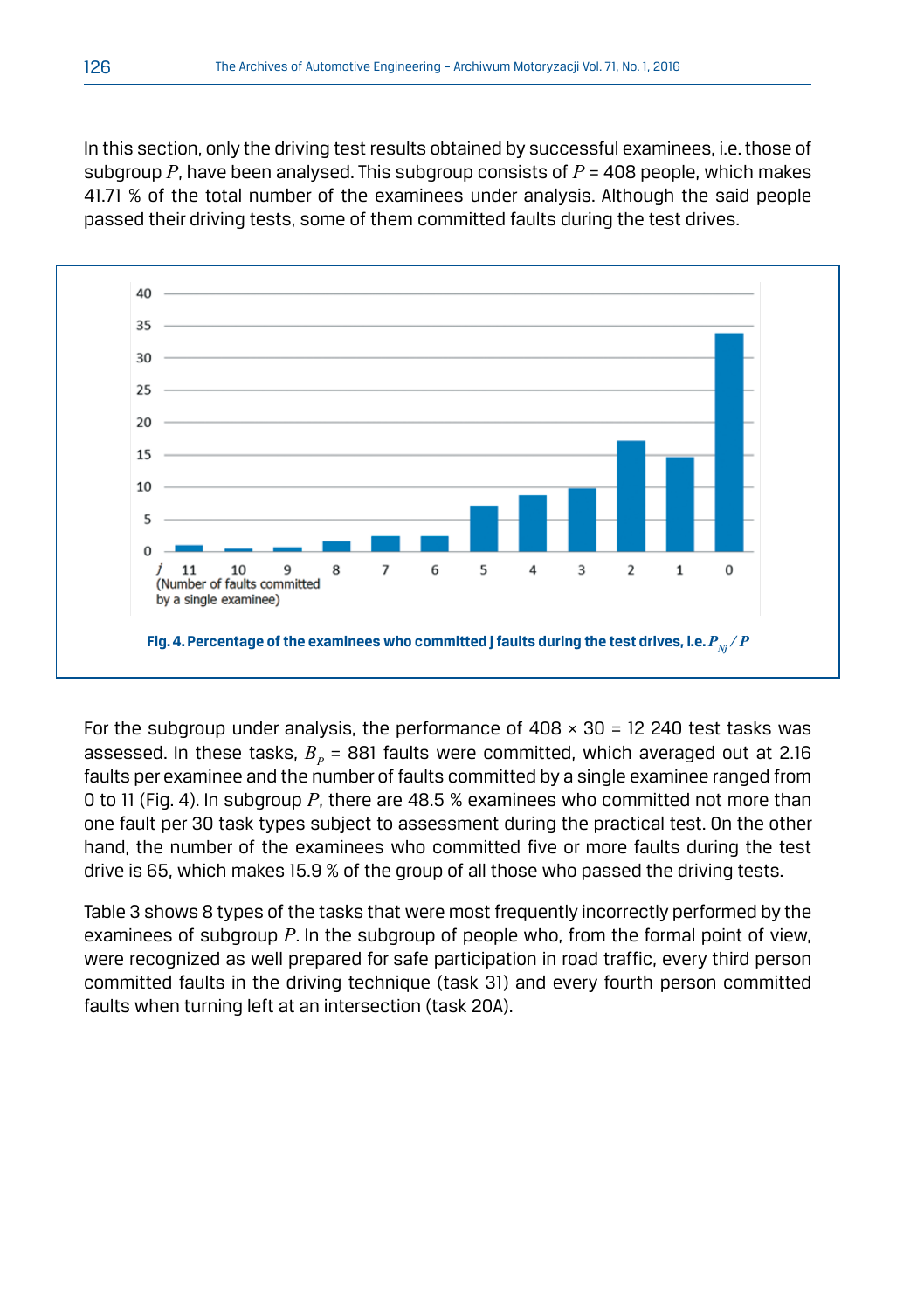| Task<br>type | Percentage of the examinees who<br>committed a fault in the $ith$ task type.<br>i.e. $P_{\rm w}/P \times 100\%$ | Percentage of the faults committed<br>in the $ith$ task type in relation to the<br>total number of faults.<br>i.e. $P_{_{Ni}}/B_{_P} \times 100~\%$ |
|--------------|-----------------------------------------------------------------------------------------------------------------|-----------------------------------------------------------------------------------------------------------------------------------------------------|
| 31           | 31.13                                                                                                           | 14.42                                                                                                                                               |
| 20A          | 23.04                                                                                                           | 10.67                                                                                                                                               |
| 30           | 16.18                                                                                                           | 7.49                                                                                                                                                |
| 8            | 13.73                                                                                                           | 6.36                                                                                                                                                |
| 32           | 12.01                                                                                                           | 5.56                                                                                                                                                |
| 27           | 11.52                                                                                                           | 5.33                                                                                                                                                |
| 33           | 11.52                                                                                                           | 5.33                                                                                                                                                |
| 6            | 11.27                                                                                                           | 5.22                                                                                                                                                |

#### Table 3. Task types with the number of faults committed

There are also task types with very few faults committed. This group includes tasks 1, 9, 15, 16, and 18, where as few as 7 faults were committed in the whole subgroup *P*.

# **6. Analysis of the failures in driving tests**

This section shows calculation results for subgroup *N*, which consists of 570 people. Which task types turned out to be most difficult for the examinees of this subgroup. The degree of difficulty was analysed on two levels: the number of faults committed in tasks of the *i th* type and the number of test failures caused by faults committed in the tasks. For this subgroup, the performance of 5 255 test tasks was assessed, in which  $B<sub>N</sub>$  = 2 553 faults were committed.

The total number of  $Z_{_{\scriptscriptstyle{\theta}}}$  = 30 task types taken into account (Table 2) has been divided here into a few intervals  $Z_{\!\!_{f^{\prime}}}$  with 5 of them having been shown in Fig. 5. The graph presented there indicates that 35 % of the examinees committed faults resulting in a failure in the driving test as a whole as early as in the initial part of the test (when performing tasks of the first five types). The number of the examinees who, during the test drive, carried out tasks of more than 25 types of the 30 task types under analysis is quite small and makes only 7.57 % of the total. In subgroup *N*, tasks of 9.22 types were carried out by each examinee, on the average.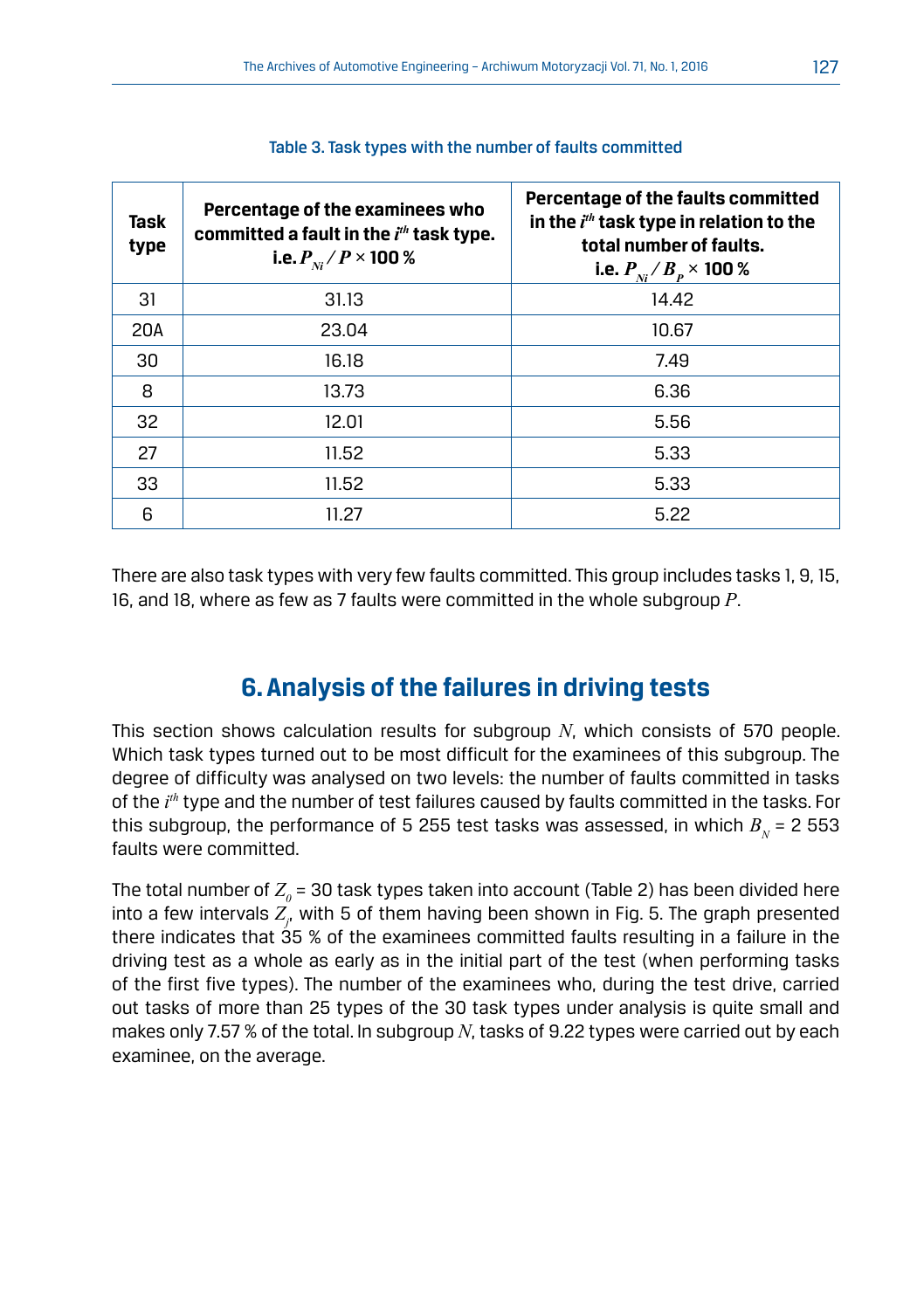

Fig. 5. Percentage of the examinees who carried out tasks of  $Z_j$  types during the test drive, i.e. until the test **was assessed as failed**



Fig. 6 presents the degree of difficulty of the test tasks for the examinees who were inadequately prepared for the driving test, i.e. for the examinees of subgroup *N*. Here, an explanation should be made for Fig. 6: if e.g. the tasks of the type defined as item 15 in Table 2 were correctly performed by 196 people and  $N_{N}$  = 4 examinees committed faults when attempting such tasks then it should be understood that such tasks were carried out by  $N_{\scriptscriptstyle \hat{i}}$  = 200 people in total of a group consisting of 570 people (as this is the number of people counted in subgroup N). The other people of this subgroup did not carry out tasks of this type because their practical tests were discontinued even before such tasks were attempted. Hence, the bar representing task type 15 in the graph is valued at 2 %, according to the result of dividing  $N_{_{Ni}}$  /  $N_{_i}$  = 4/200 = 0.02.

In subgroup *N*, there are 4.49 faults per examinee and, on the average, 26.08 % of the examinees committed faults when performing tasks of every type (dashed line in Fig. 6).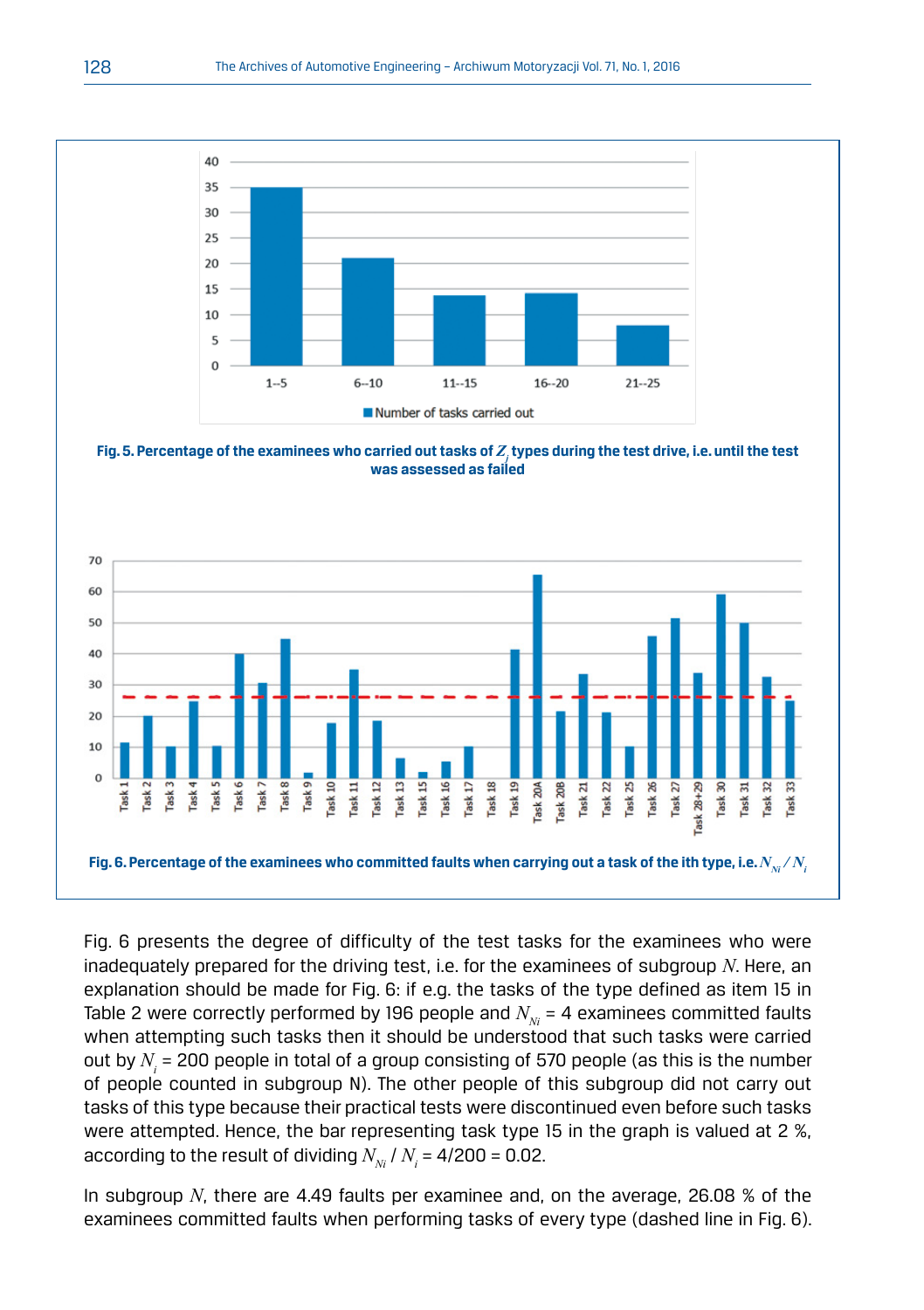Fig. 6 enables identification of the task types that pose the biggest problems in subgroup N during the practical test. A comparison of Figs. 2 and 6 and Table 3 shows the types of the tasks that are most often incorrectly performed. This group includes task types 8, 20A, 27, 30, and 31, which caused the greatest difficulties both for subgroup *N* and for all the examinees.

Figs. 2 and 6 and Table 3 show examinees' weak points. The impact of individual task types on the final assessment of a test drive, in percentage terms, has been illustrated in Fig. 7.



Fig. 7 presents the driving test failures caused by faults committed twice in a task of the same type. The sum of heights of the graph bars is 83.7 %. This means that for 16.3 % of the examinees, the driving test was discontinued without the said "double fault" but in consequence of a hazard caused to the road traffic by a fault in the performance of one of the test tasks. In the graph, three task types (8, 20A, and 31) are conspicuous, which are jointly accountable for 32.11 % of the driving test failures under analysis.

### **7. Recapitulation and conclusions**

Results of the process of education of candidates for drivers can be seen in drivers' behaviour in road traffic, including their behaviour observed as early as when they are taking their practical driving tests. Interesting findings were obtained when two subgroups, i.e. *P* and *N*, were separated from the whole body of examinees. The examinees of subgroup *P* carried out  $408 \times 30 = 12240$  test tasks subject to assessment and they committed  $B_p$  = 881 faults, which averaged out at 2.16 faults per examinee; each of the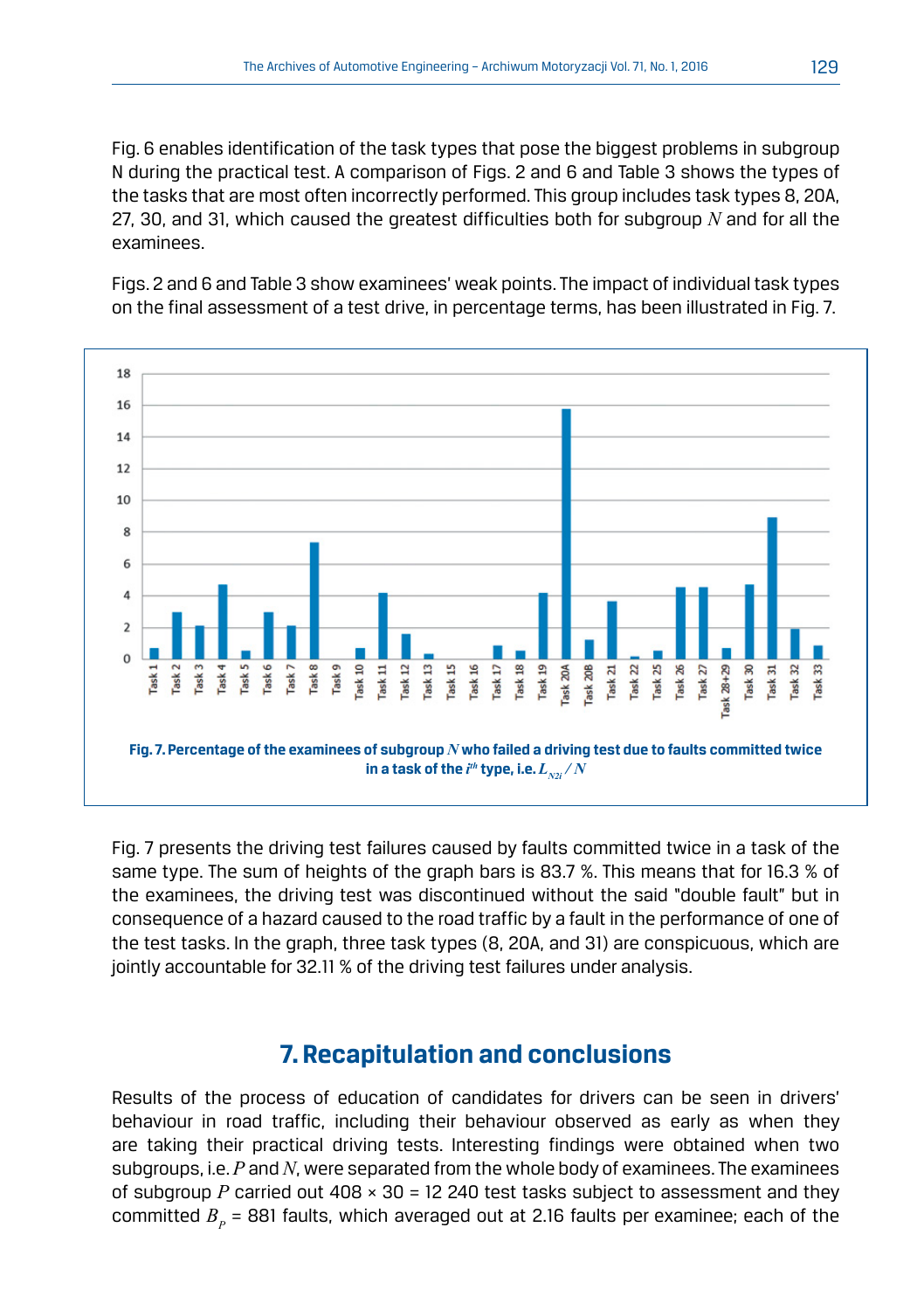examinees attempted test tasks of all the 30 task types. On the other hand, the examinees of subgroup *N*, which consisted of much more people, carried out 5 255 such tasks only, i.e. 9.22 tasks, on the average, were carried out by each examinee during a driving test. Simultaneously, the examinees of this subgroup committed 4.49 faults each, on the average, with performing somewhat more than 9 tasks, on the average, during a driving test. In result of the analysis carried out, two characteristic categories of the test tasks have been discerned:

- those causing serious difficulties to the examinees:
- those not causing serious difficulties during the test drive.

Based on calculations carried out, the following tasks have been assigned to the first category:

- driving through an intersection with a traffic circle (task 8);
- left turn at an intersection (task 20A);
- following the instructions given by traffic signs (task 27);
- behaviour towards other traffic participants and observing the right-of-way rules (task 30);
- observing the principles of correct vehicle driving techniques (task 31).

When carrying out these tasks, the examinees of subgroups P and N committed 390 faults and as many as 1 087 faults, respectively.

A fault in a specific task usually is not a direct cause for a failure in the driving test. However, these tasks not only cause serious difficulties resulting in faults during test drives but also give grounds to a significant number of driving test failures. Three of these task types (8, 20A, and 31) are jointly accountable for 32.11 % of the driving test failures under analysis.

In the second category, the following task types may be specified:

- driving through a two-level crossing (task 9);
- driving through a reserved track tramway crossing and a railway crossing (task 13);
- passing by a tram stop and a bus stop (task 15);
- performing an overtaking manoeuvre (task 16);
- performing a manoeuvre of passing an oncoming vehicle (task 18).

In these tasks, the examinees achieved a success rate of 98.72 %. The tasks classified in this category cover traffic situations with low degree of complication and with repeatable scenarios, easy for technical mastering during driving lessons, as they are frequently exercised during such lessons. The overtaking manoeuvre mentioned here has been described in a previous part of this article as inadequately representing the typical overtaking situations, which often may be highly hazardous.

The diagnosis, based on results of the analysis of examination record forms, has revealed a few important weak points in the preparation of candidates for drivers. The calculation results having been obtained show that the same task types are difficult for examinees of both subgroup *N* and subgroup *P*. The main reason for such a situation may be the fact that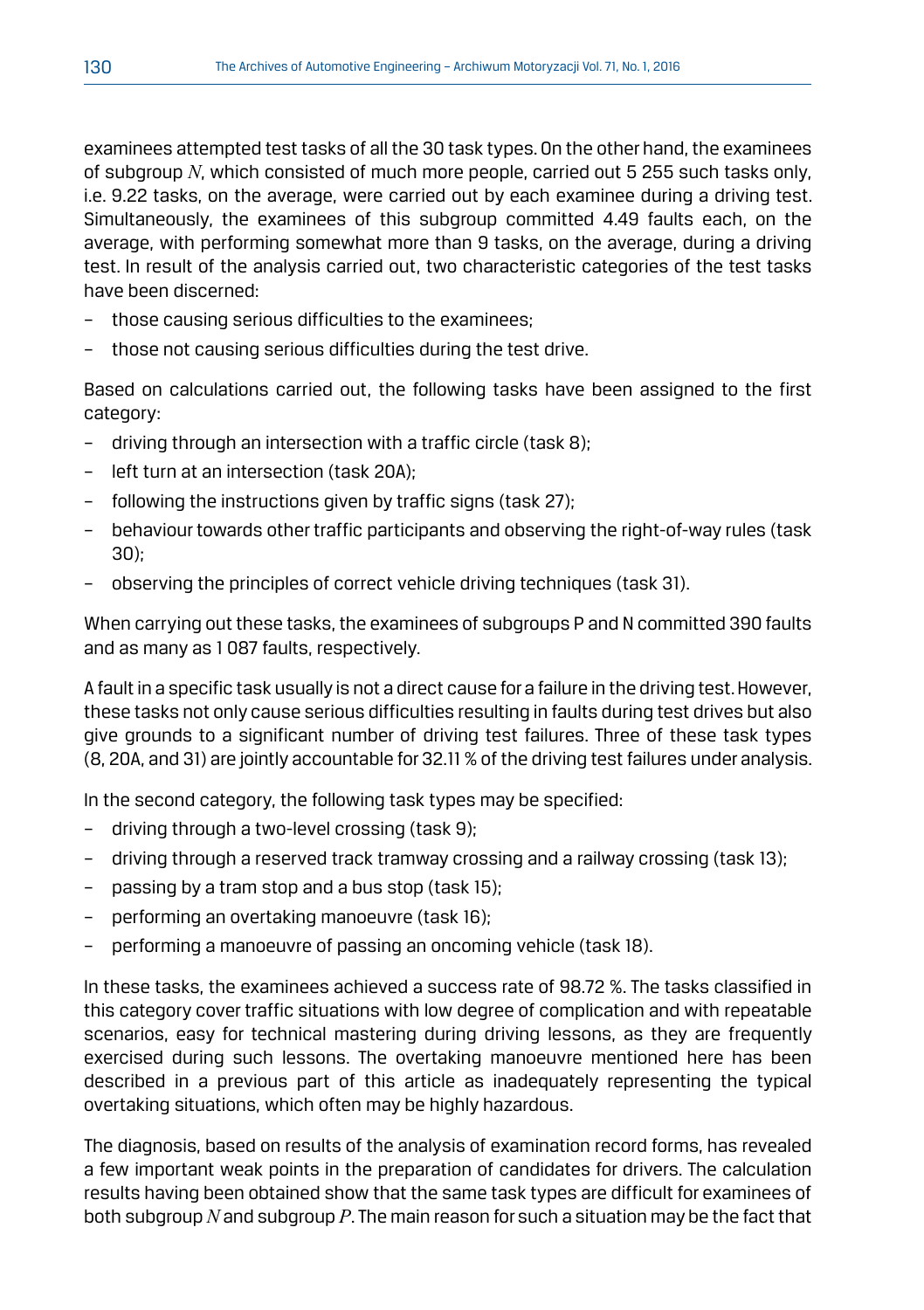the process of education of candidates for drivers is insufficiently effective. An analysis of the course of test drives has confirmed that the most frequently committed faults arise not only from poor driving technique but also, to a significant extent, from disobeying traffic signs and road marks and misbehaviour towards other traffic participants. As many as 11 % of the examinees twice failed to perform satisfactorily the manoeuvre of left turn at an intersection and double faults committed in this task caused in many cases a traffic hazard, which may be considered an immediate effect of examinees' misbehaviour towards other road users who had right of way. Such symptoms, noticeable as early as during test drives, indicate the actual reason for a significant, predominating in Poland, part of the hazards and accidents in the road traffic in our country (this applies to 26.8 % of the accidents caused by vehicle drivers in 2014, according to the National Police Headquarters).

The outcome of the analysis reported here is consistent with the views of road safety experts, claiming that dangerous behaviours of traffic participants, especially the disregard for the rights,in particular concerning the right of way, of other traffic participants (both vehicle drivers and pedestrians) are among the main causes for road accidents. These conclusions are confirmed by the calculation results obtained.

In subgroup *N*, 36.7 % of the examinees failed the driving test because of failure to yield right of way or, in other words, lack of skill in observing the road traffic right-of-way rules. If so many people do not observe the most important road traffic rules during a driving test, i.e. when driving a vehicle under examiner's supervision, then the opinion about the state of preparation of candidates for participants in road traffic must be low. Simultaneously, this confirms the failings of the driver education system.

The analysis of performance of individual tasks in the practical part of a driving licence test has revealed insufficient preparation of candidates for drivers for unassisted participation in road traffic, which includes not only the typical deficiency of driving skills but also poor recognition of hazardous situations (especially as regards yielding the right of way). These candidates' failings are confirmed by the fact that during the test drives, 35 % of candidates of subgroup *N* (21 % all the examinees) committed faults resulting in a failure in the driving test as a whole as early as when performing tasks of the first five types.

Answering the question formulated in the first section of this study, we should emphasize the fact that in result of the calculations carried out, not only the generally insufficient preparation of candidates for drivers for participation in road traffic has been presented in quantitative terms but also some critical areas in this preparation have been identified. The overall picture can be well seen from the quantitative characteristics of the pass rates determined for individual types of the test tasks. The critical areas in the practical driver training process have been indicated by isolating the practical task types where the most faults are committed.